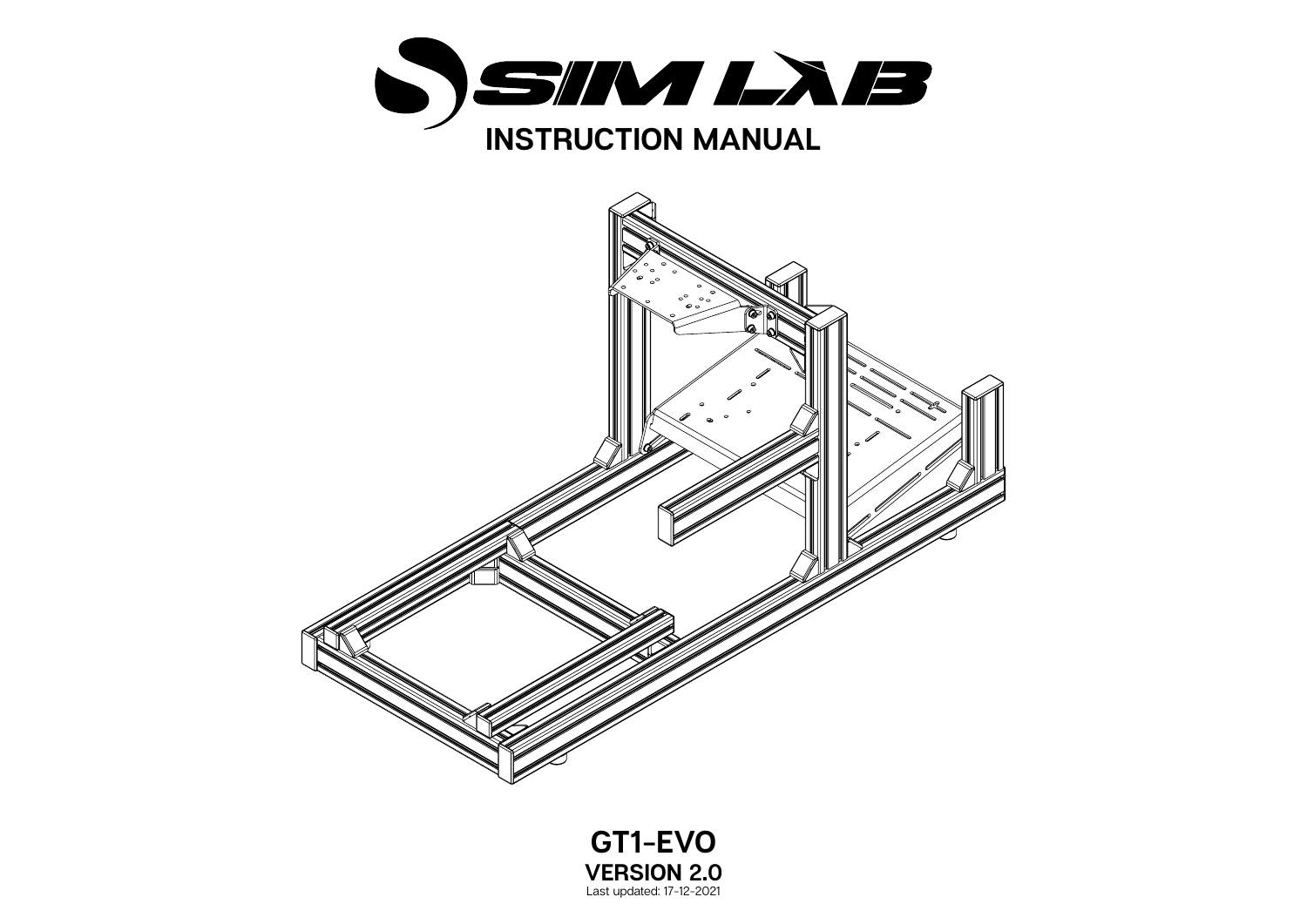## **BEFORE YOU START:**

Thank you for purchasing this Sim-Lab product! On the following pages, you will find detailed instructions on assembly. This requires only a set of simple tools and some of your time. Please check the bill of materials before starting (page 22) and make sure all the parts are delivered.

## Note:

Depending on your date of purchase, you may or may not have received a large bag of additional washers. If this is the case, use one on every M8 bolt to install brackets. This was a temporary solution and will be phased out as soon as possible and therefore is omitted from this instruction manual.

## **Inserting Slot-Nuts:**

You got excited, finished the build, put the caps on, but forgot to install one element. Do not worry. It happens to everyone. In this diagram, you can see how to insert a Slot-Nut directly into the slot from the side. You can also use one of your smaller Hex wrenches to help wiggle the Slot-Nut in place.

## **Breaking tabs:**

Sometimes tabs from corner brackets need to be broken off in order to fit as instructed. Place a flathead screwdriver behind the tab and tilt upwards.

Always make sure to point away from you while doing so. To know when to do this, we will show the following symbol  $\sqrt{\frac{1}{20}}$  next to the brackets.

**Tools needed:**







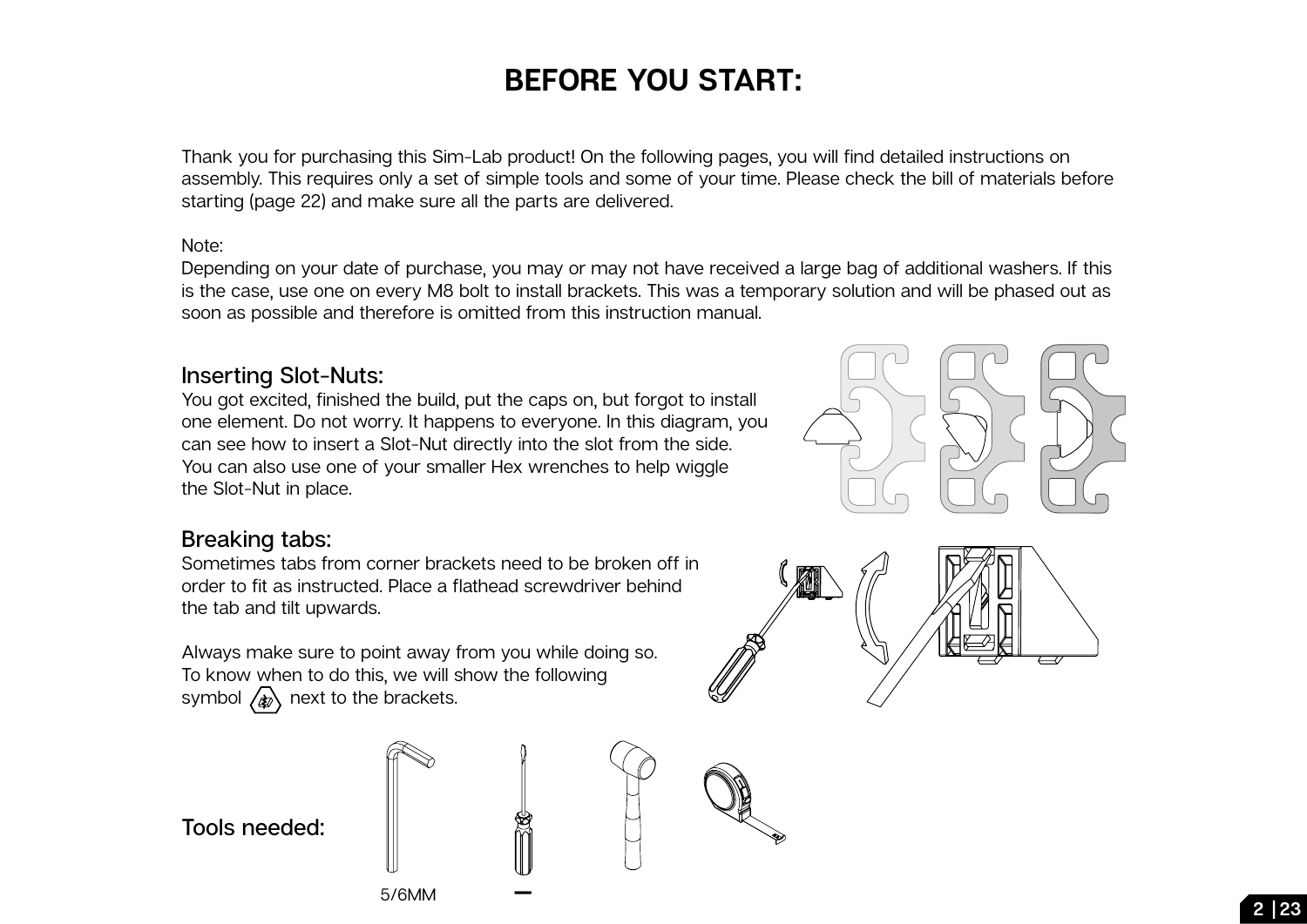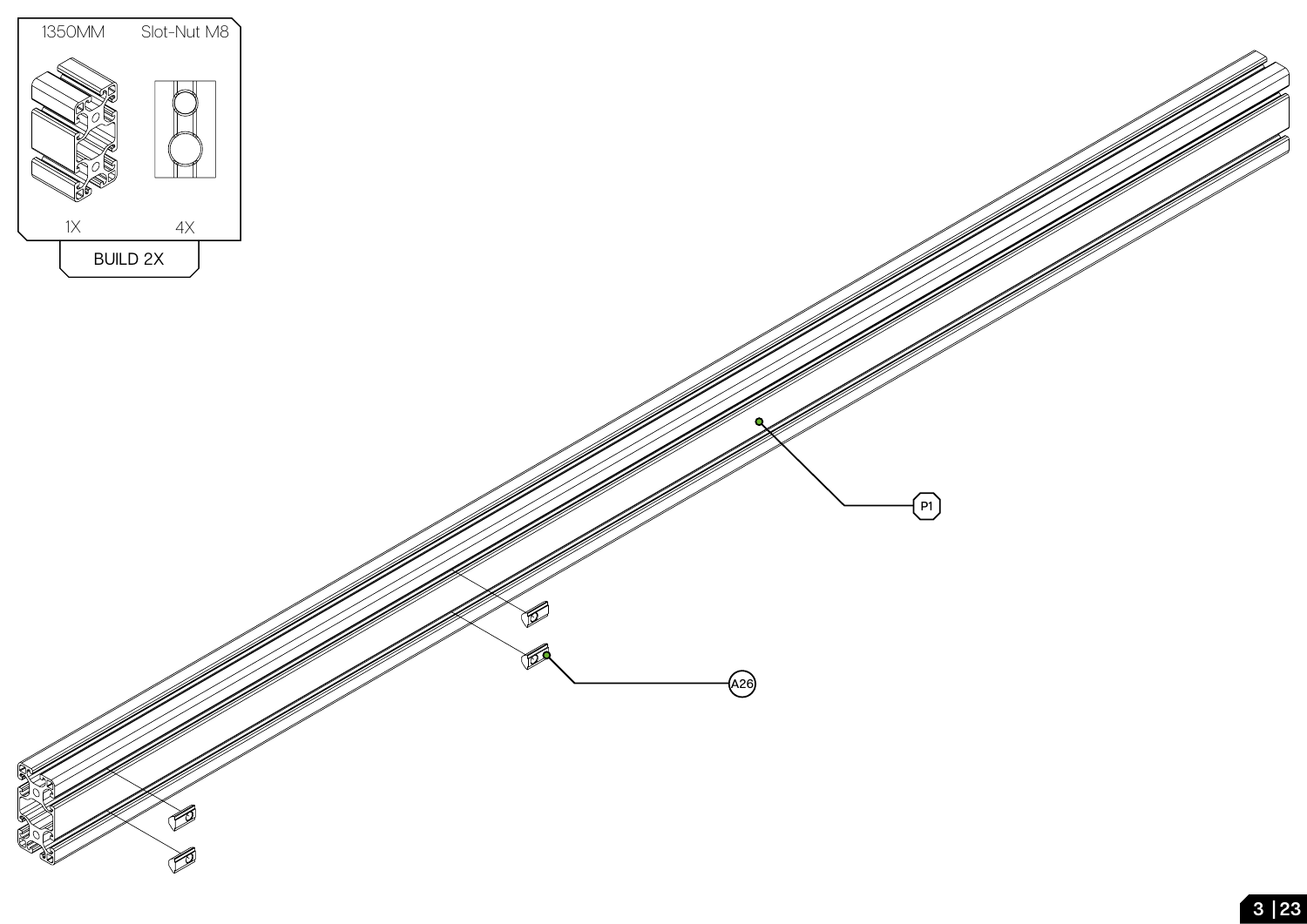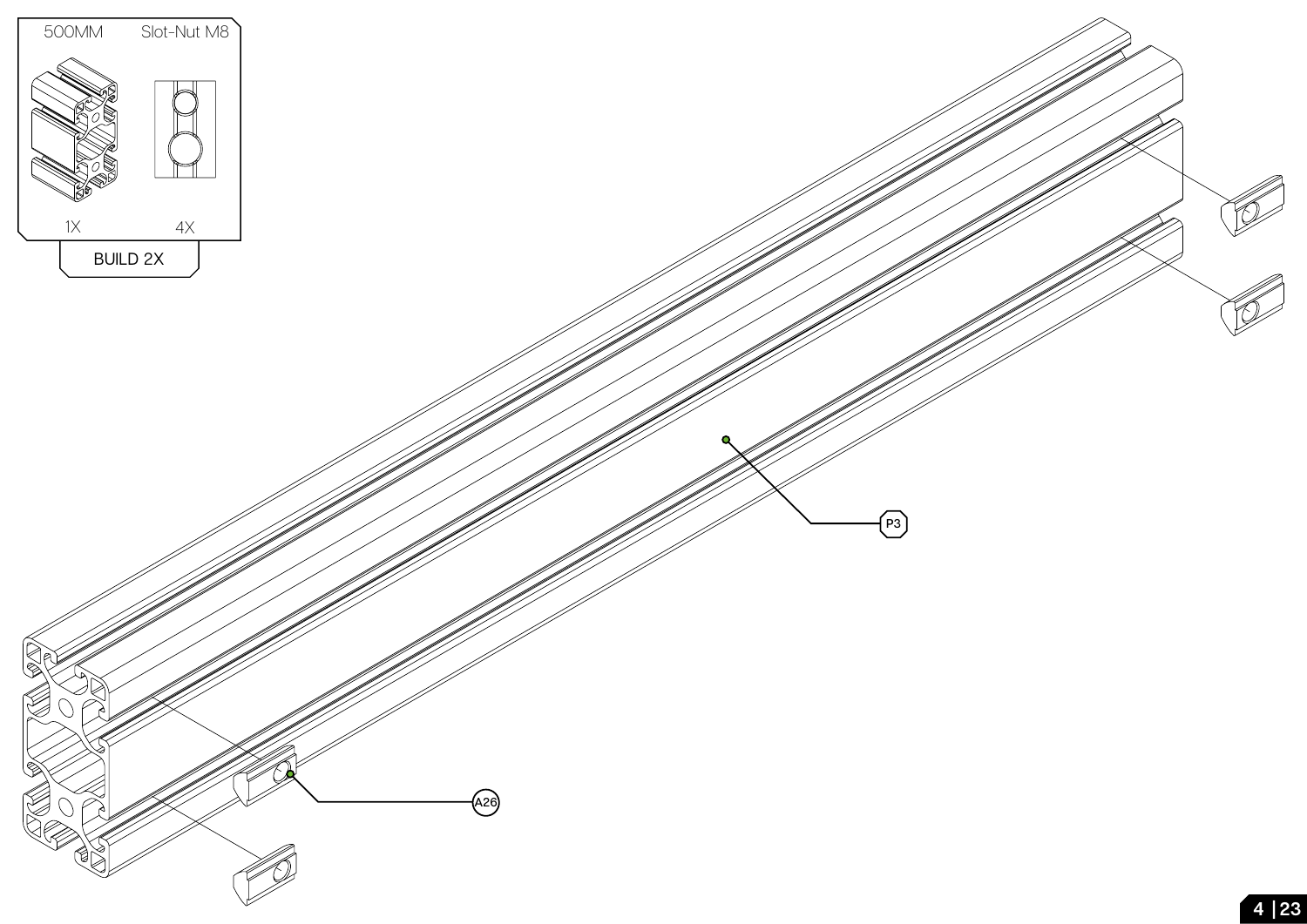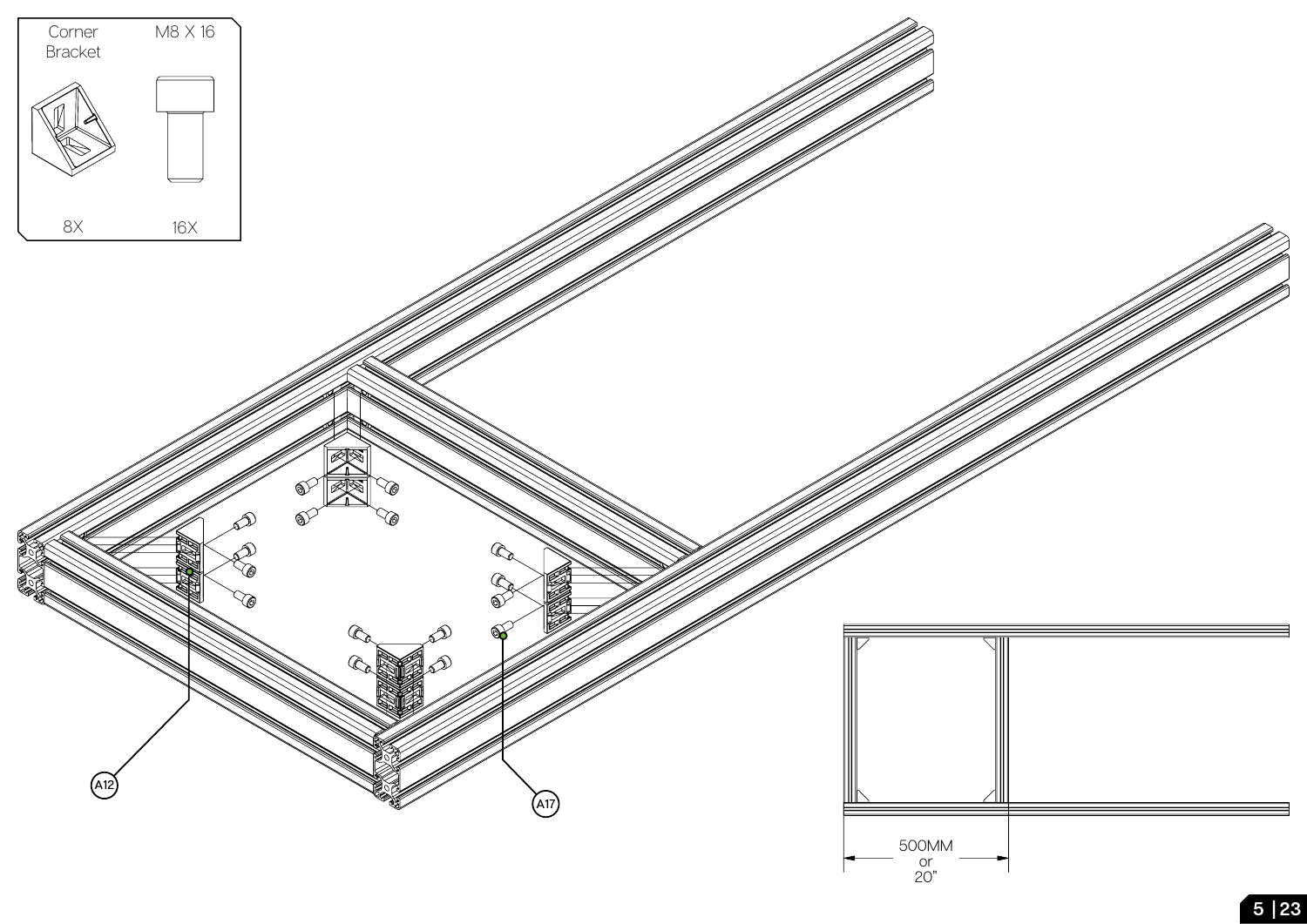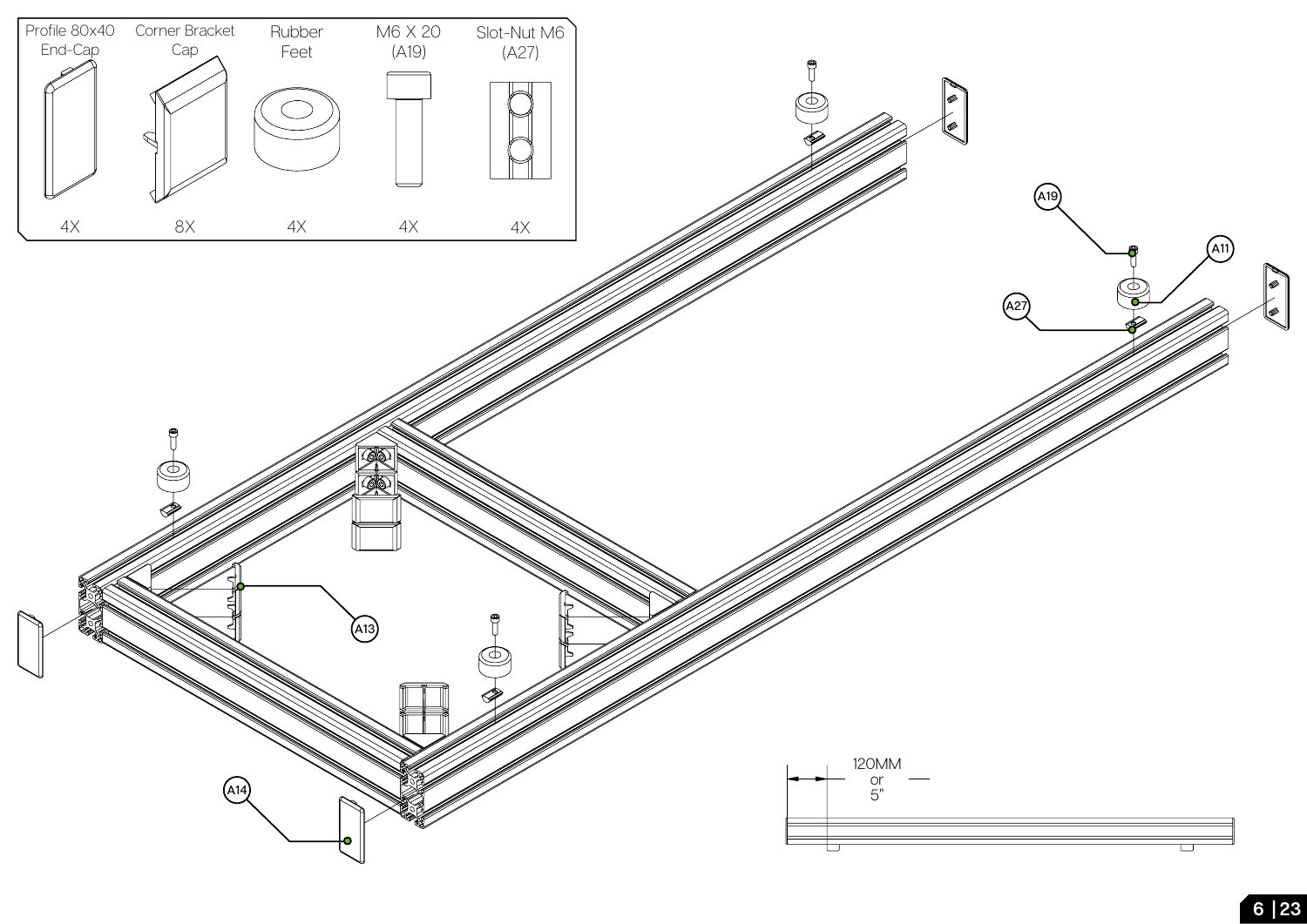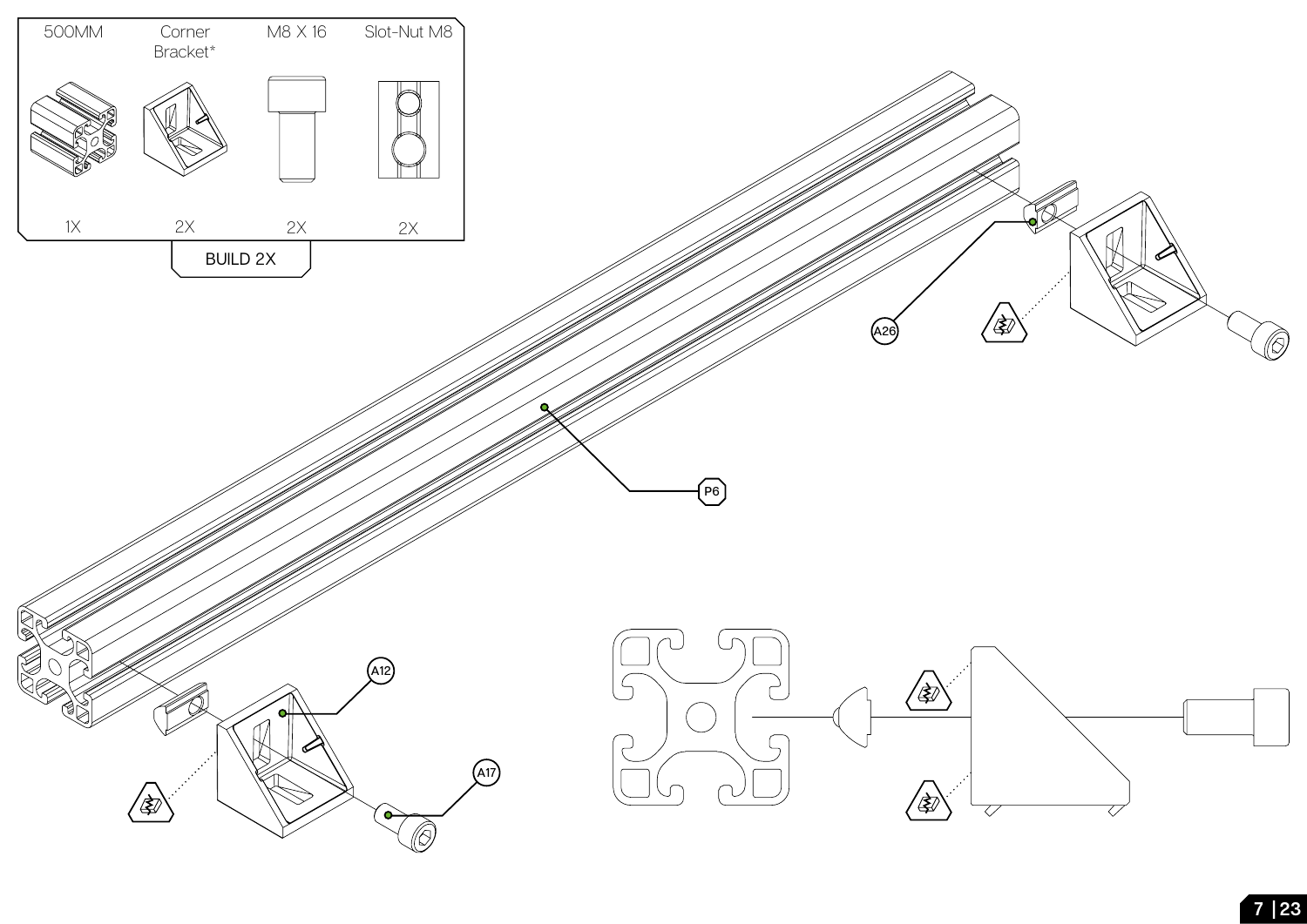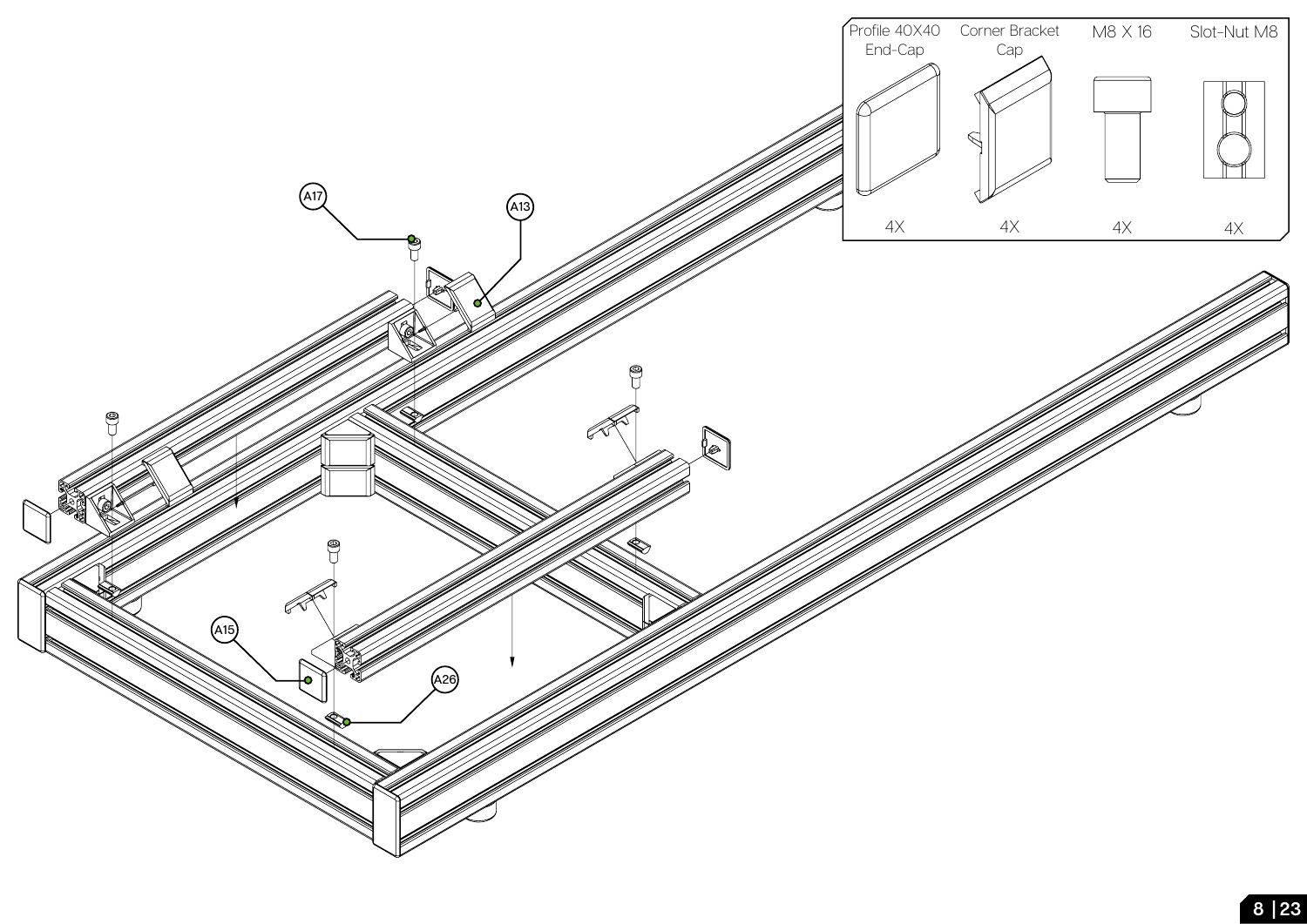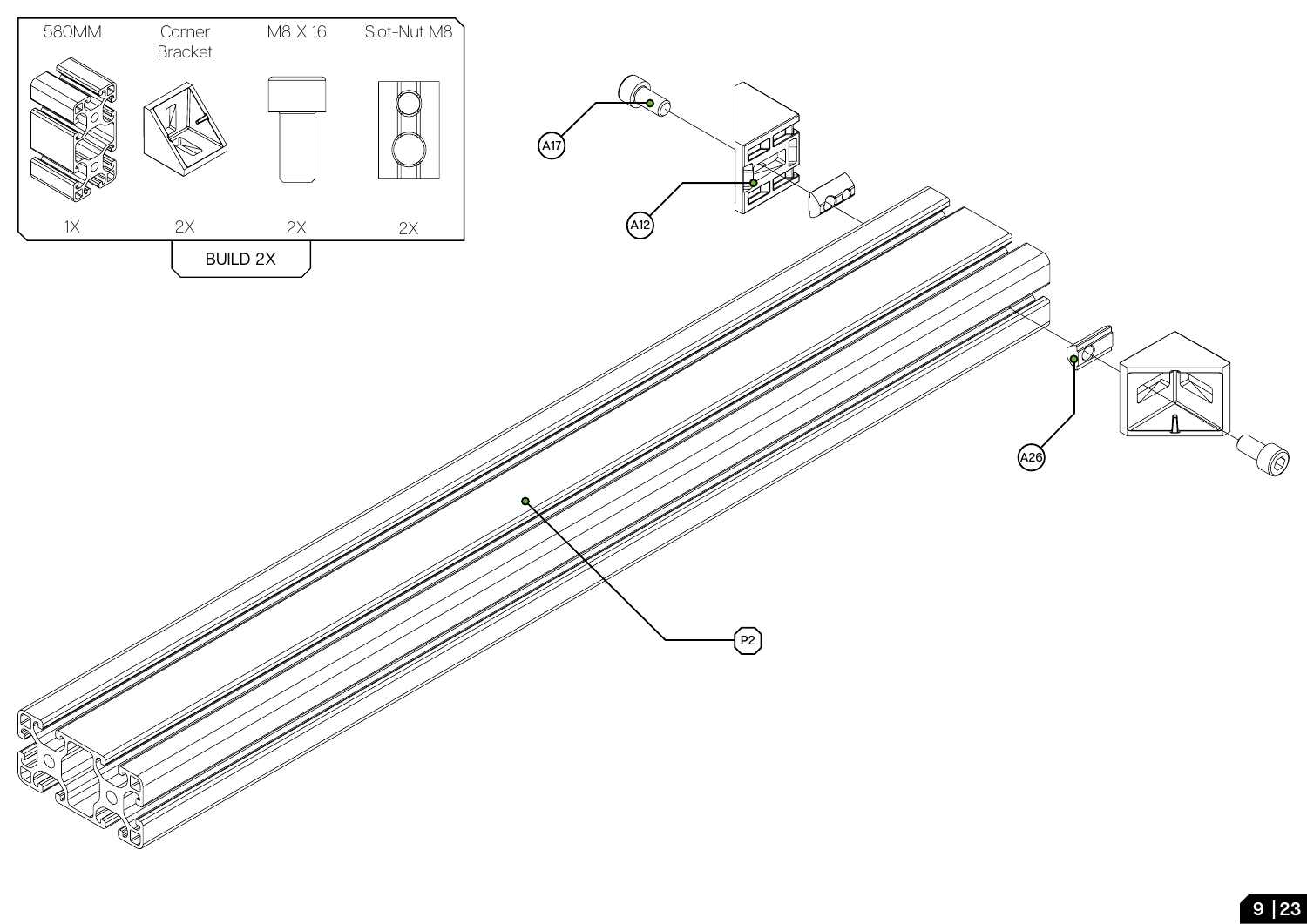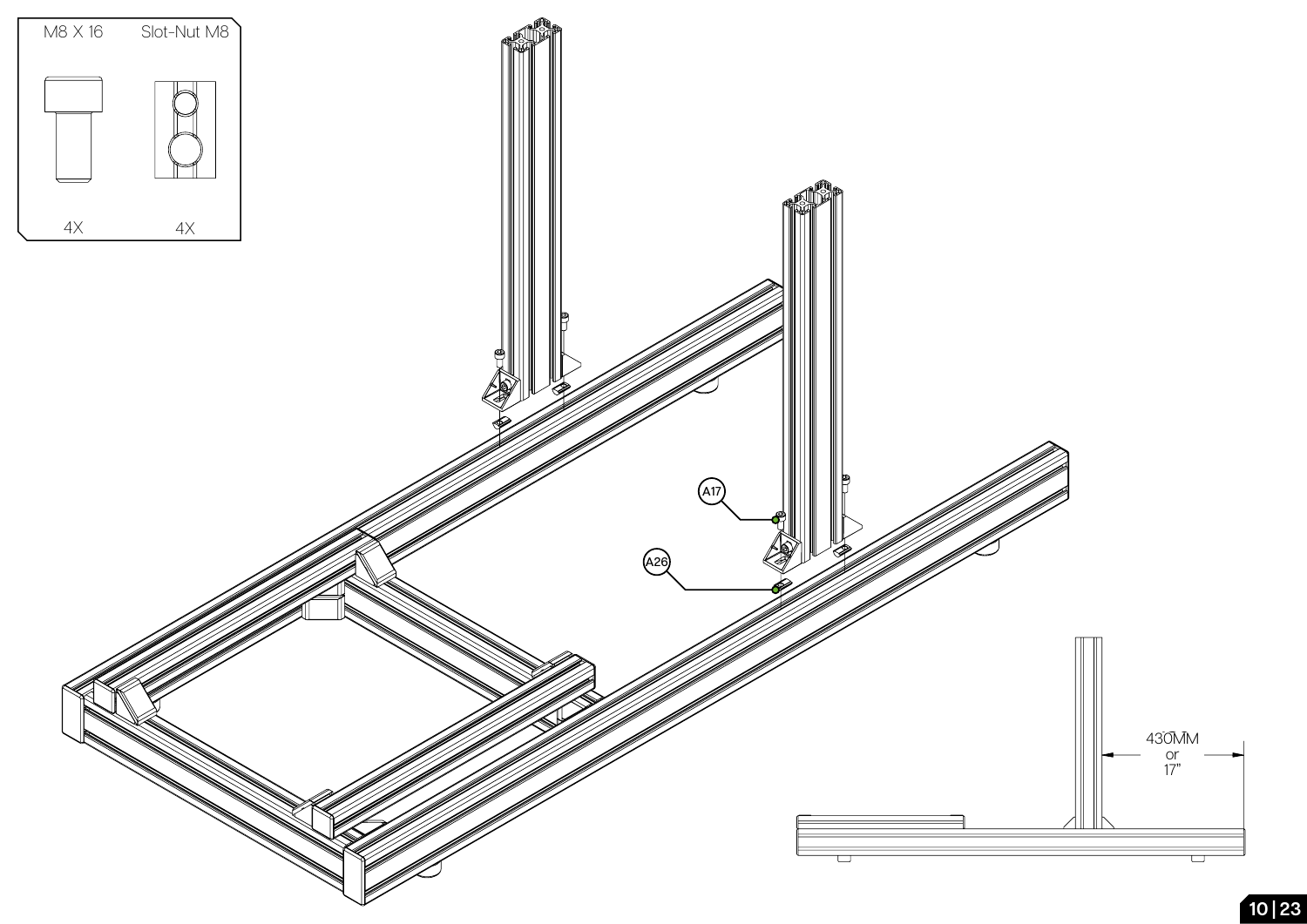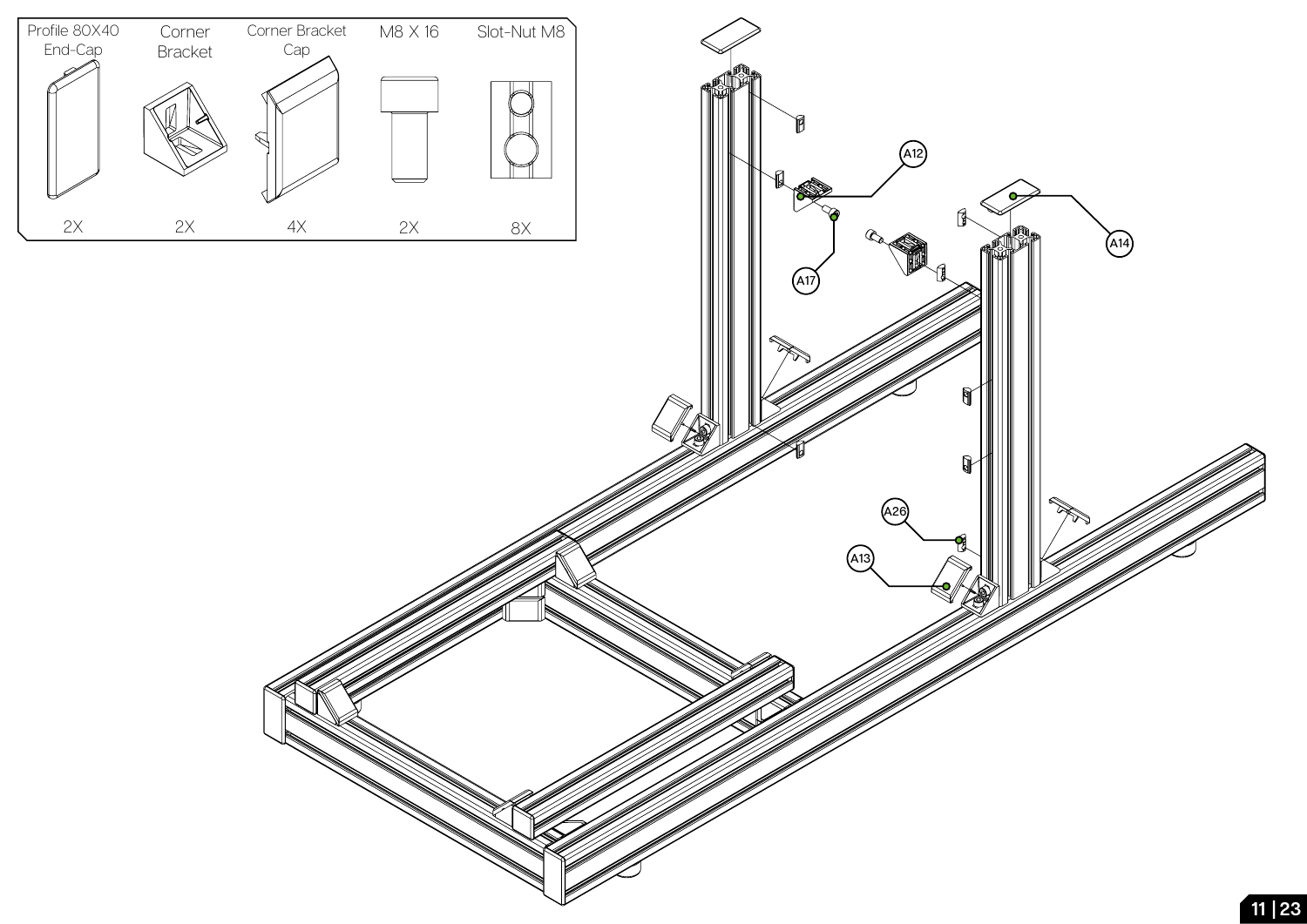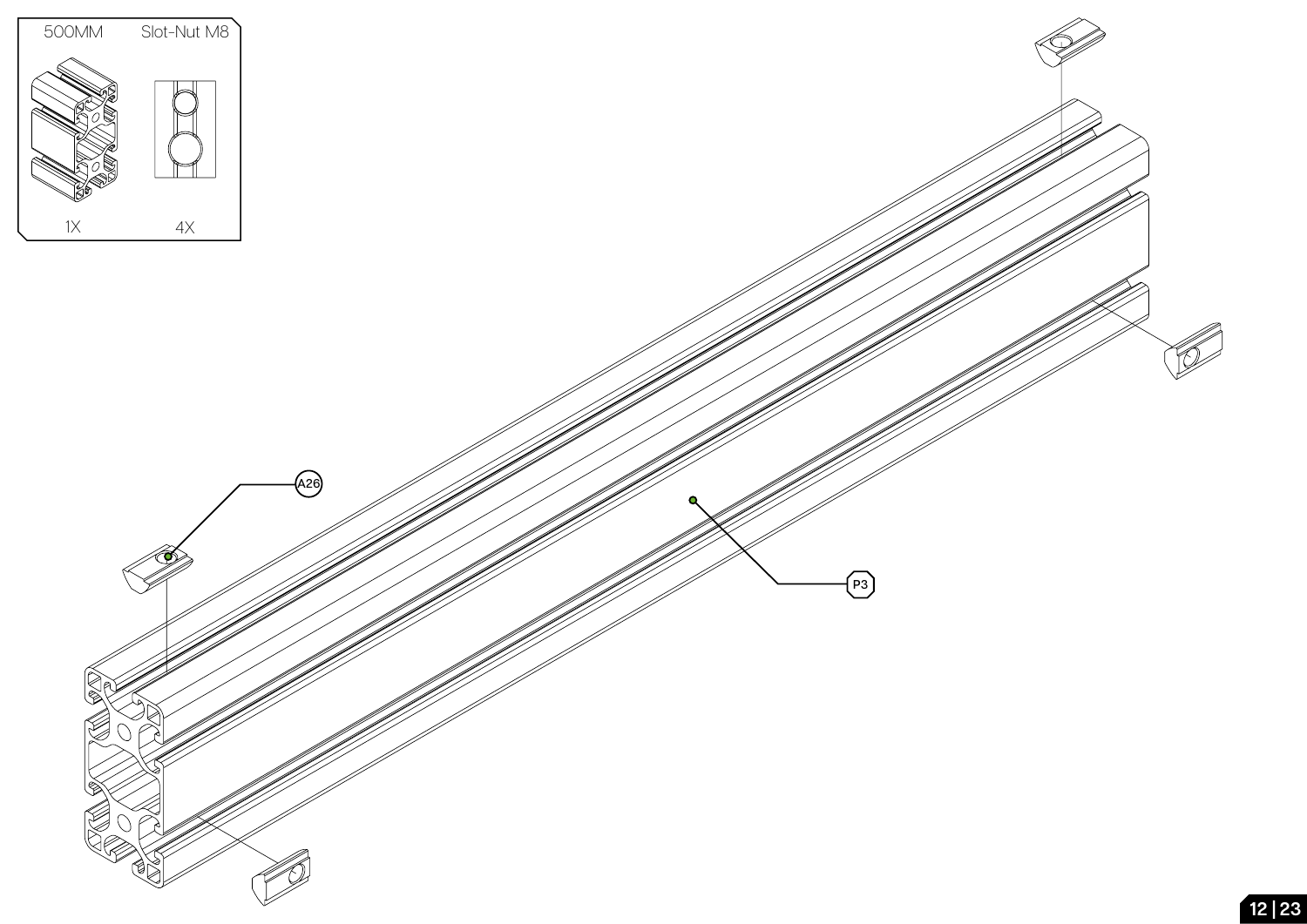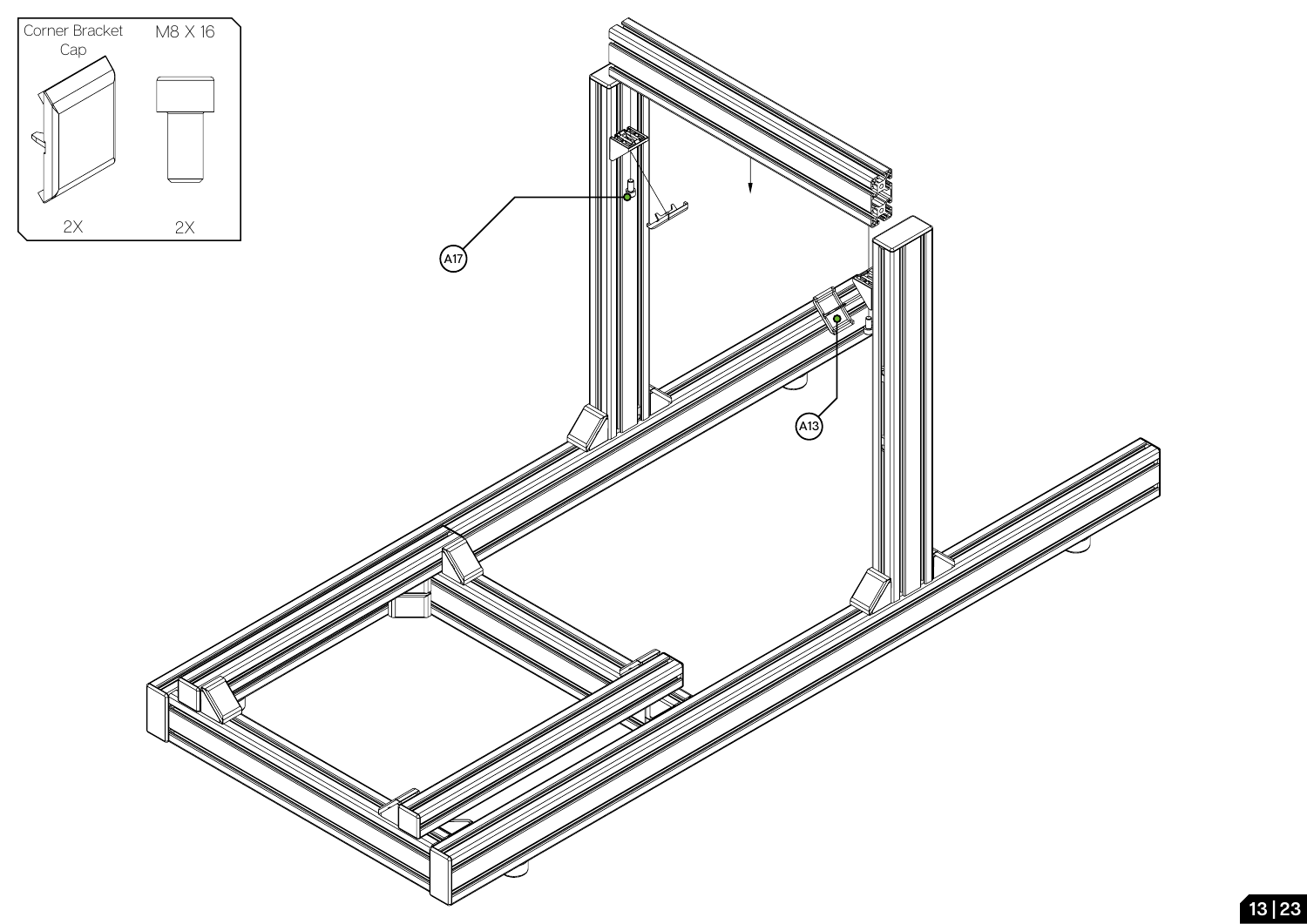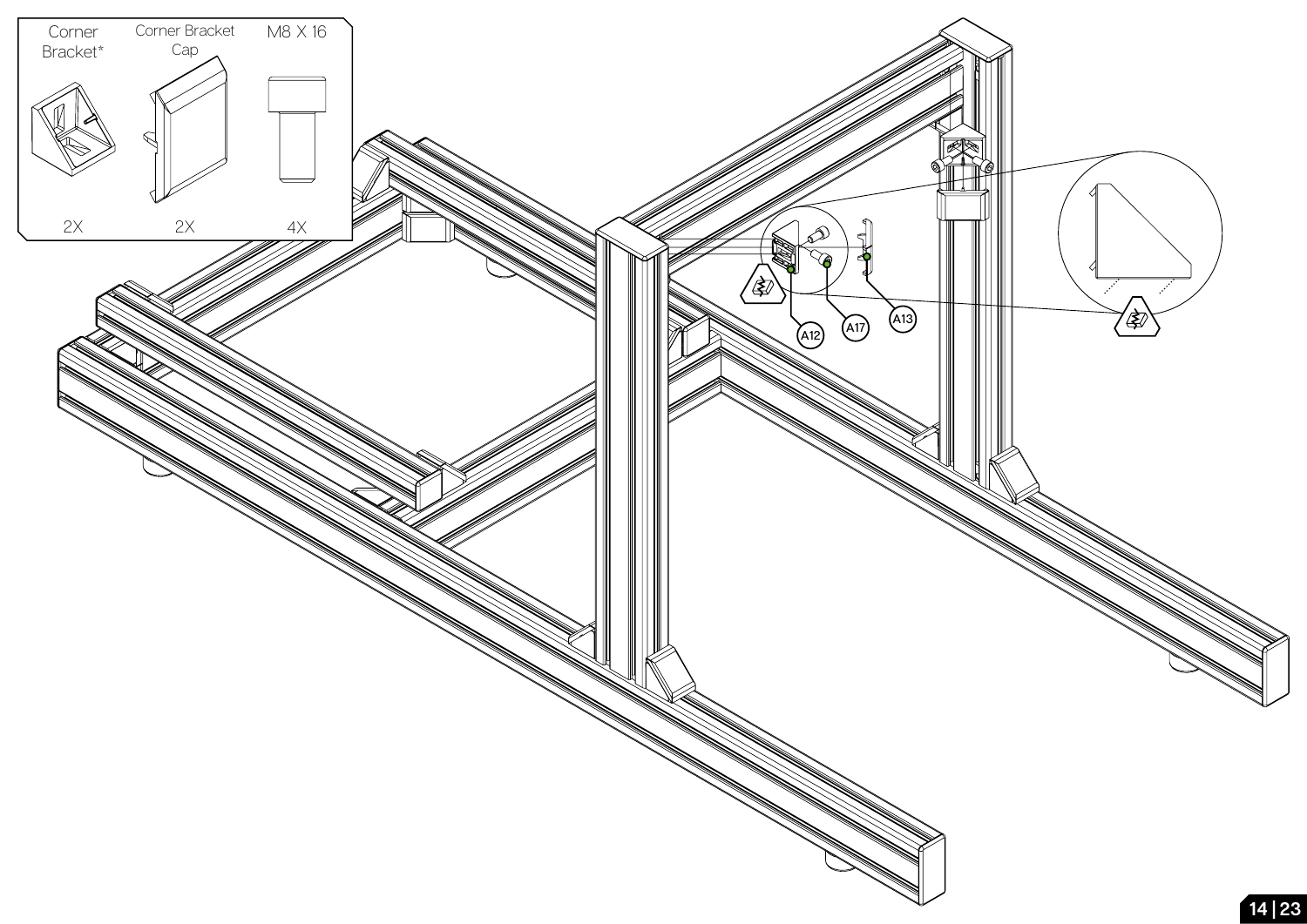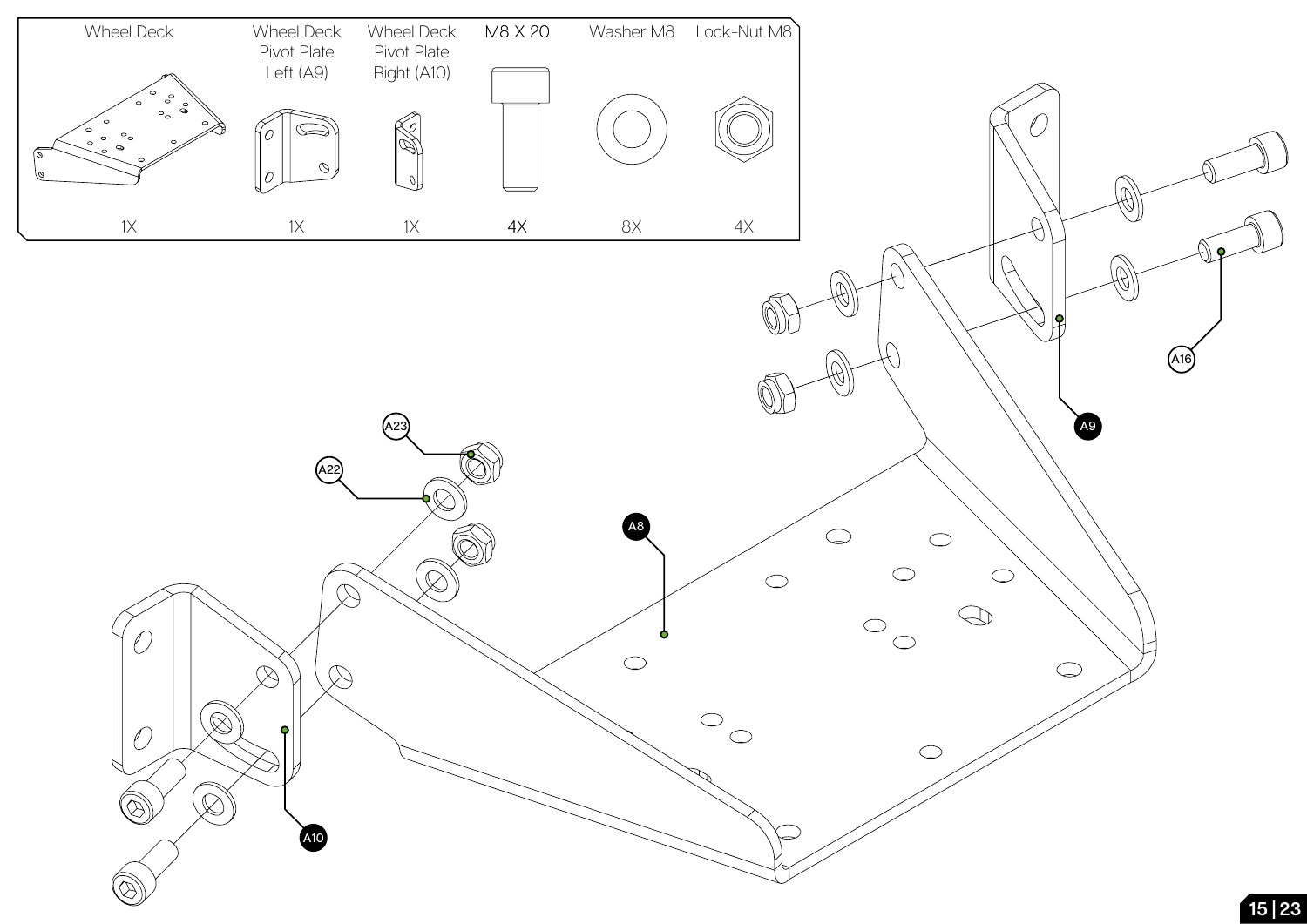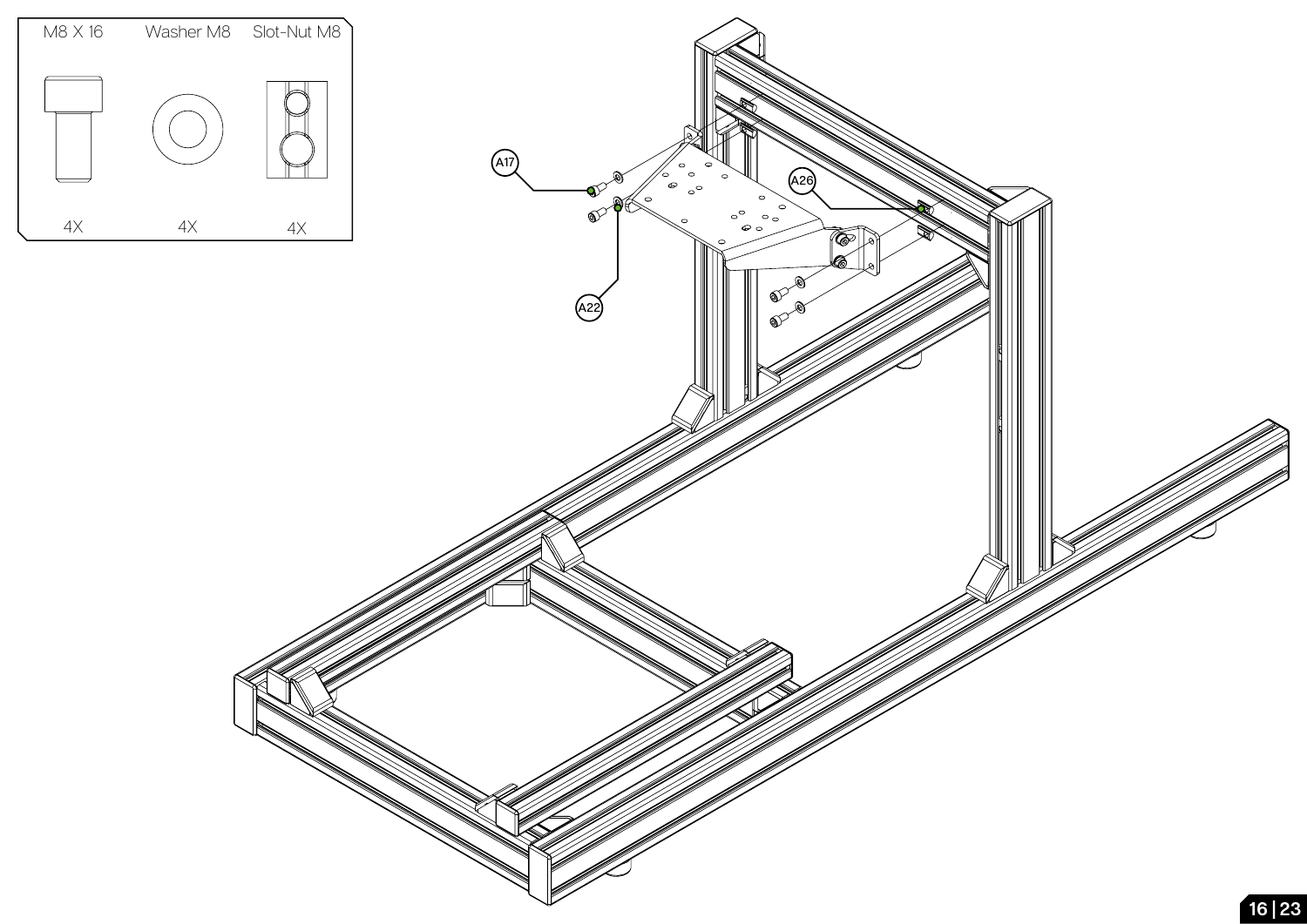

**P5**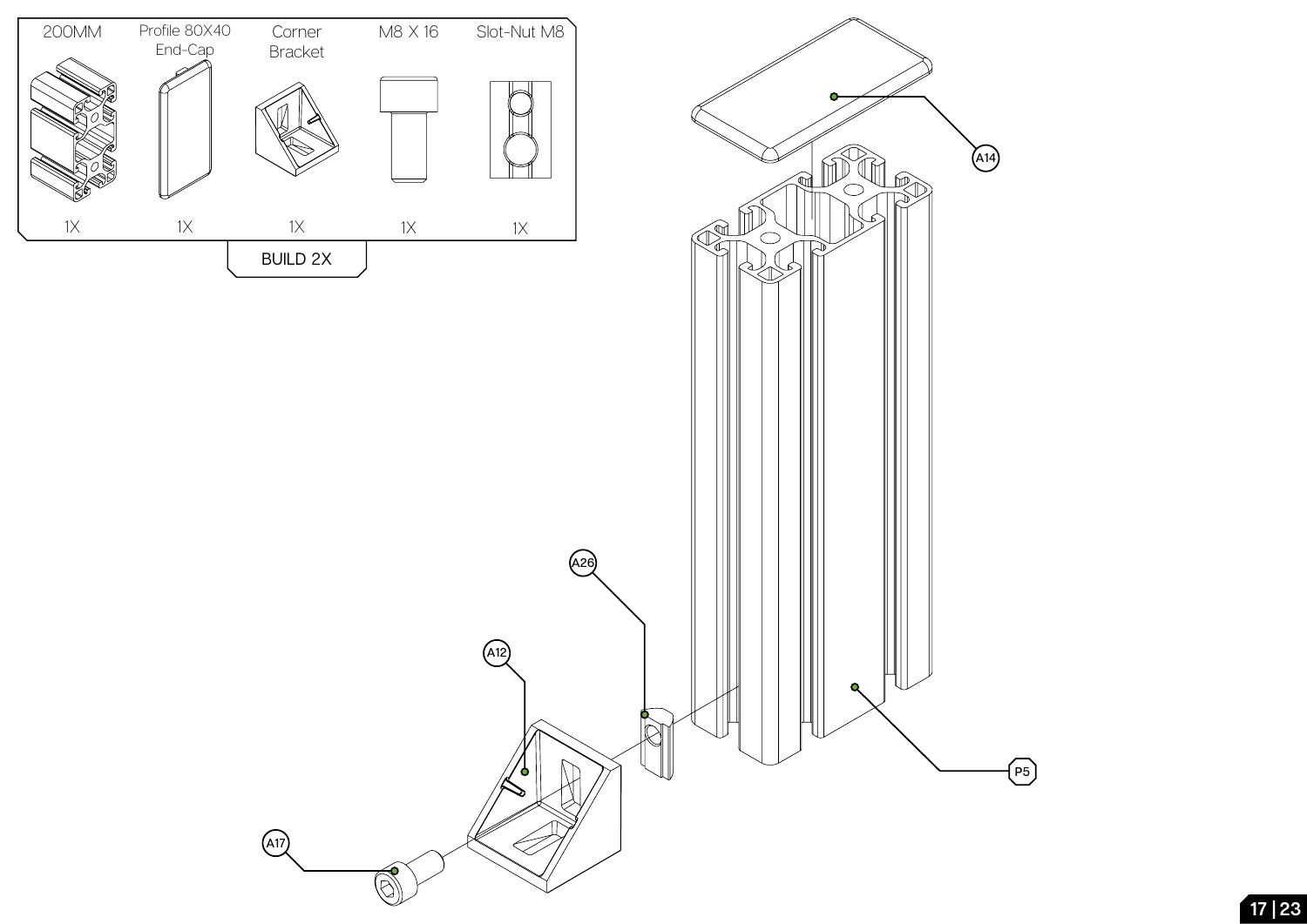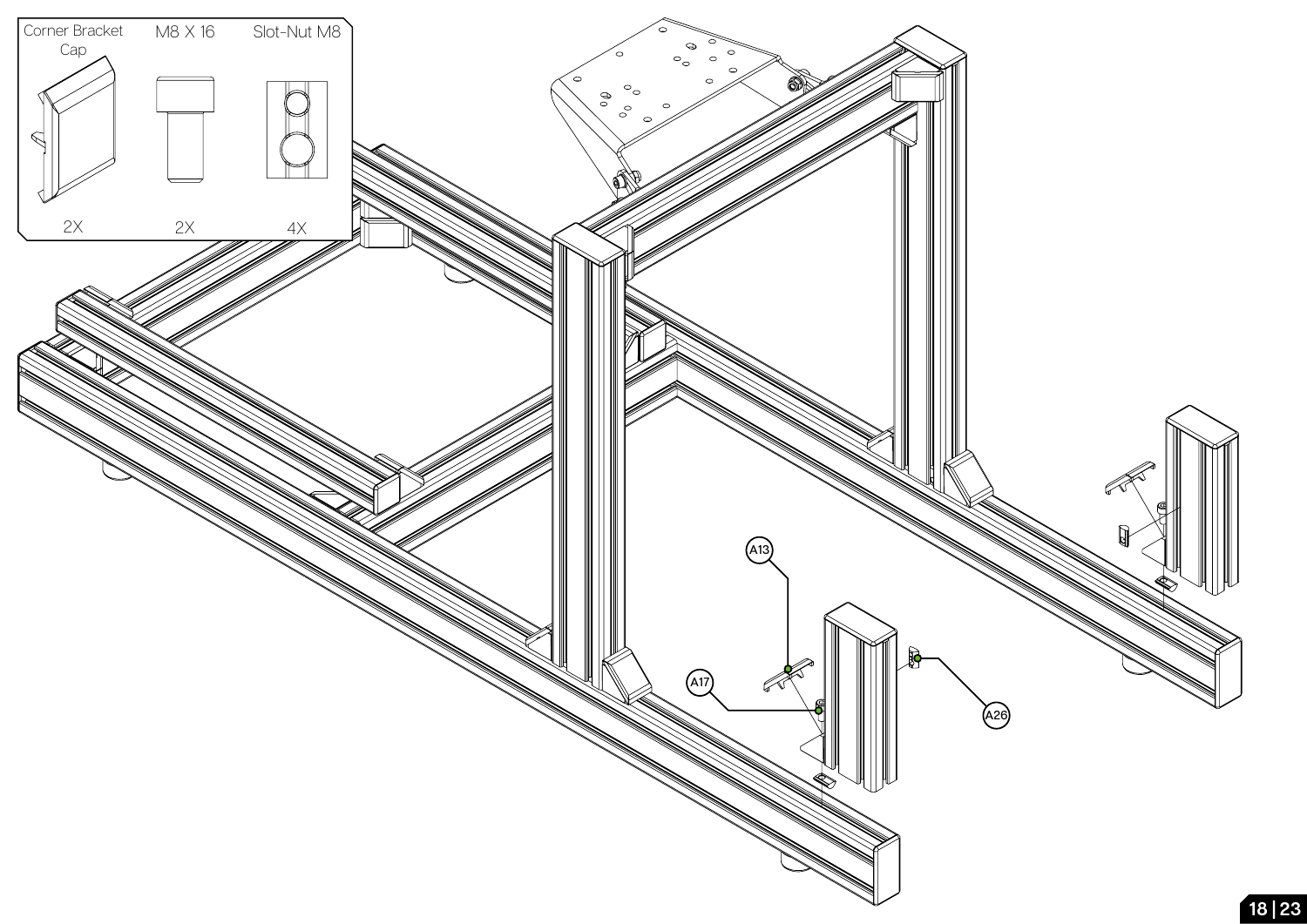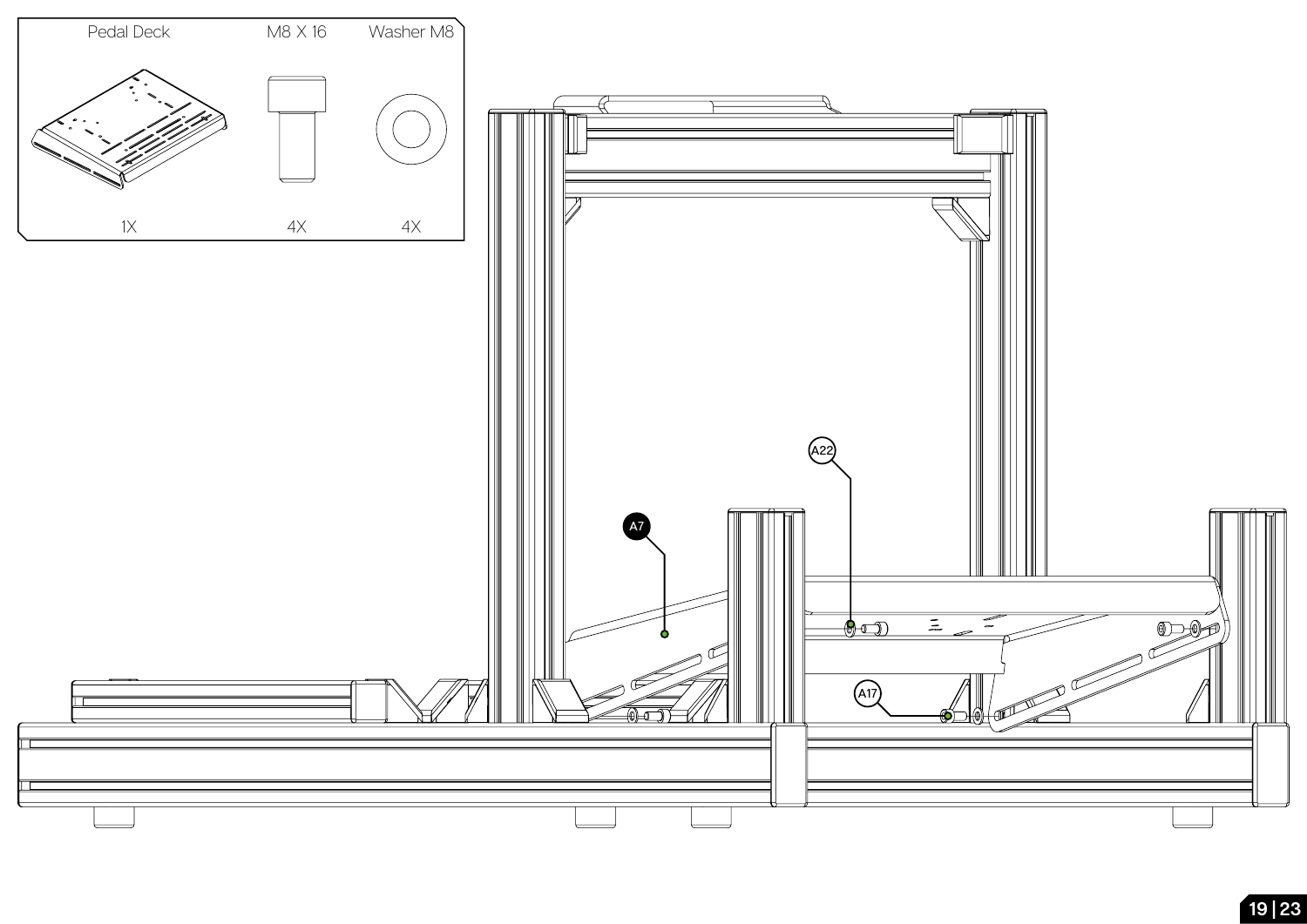

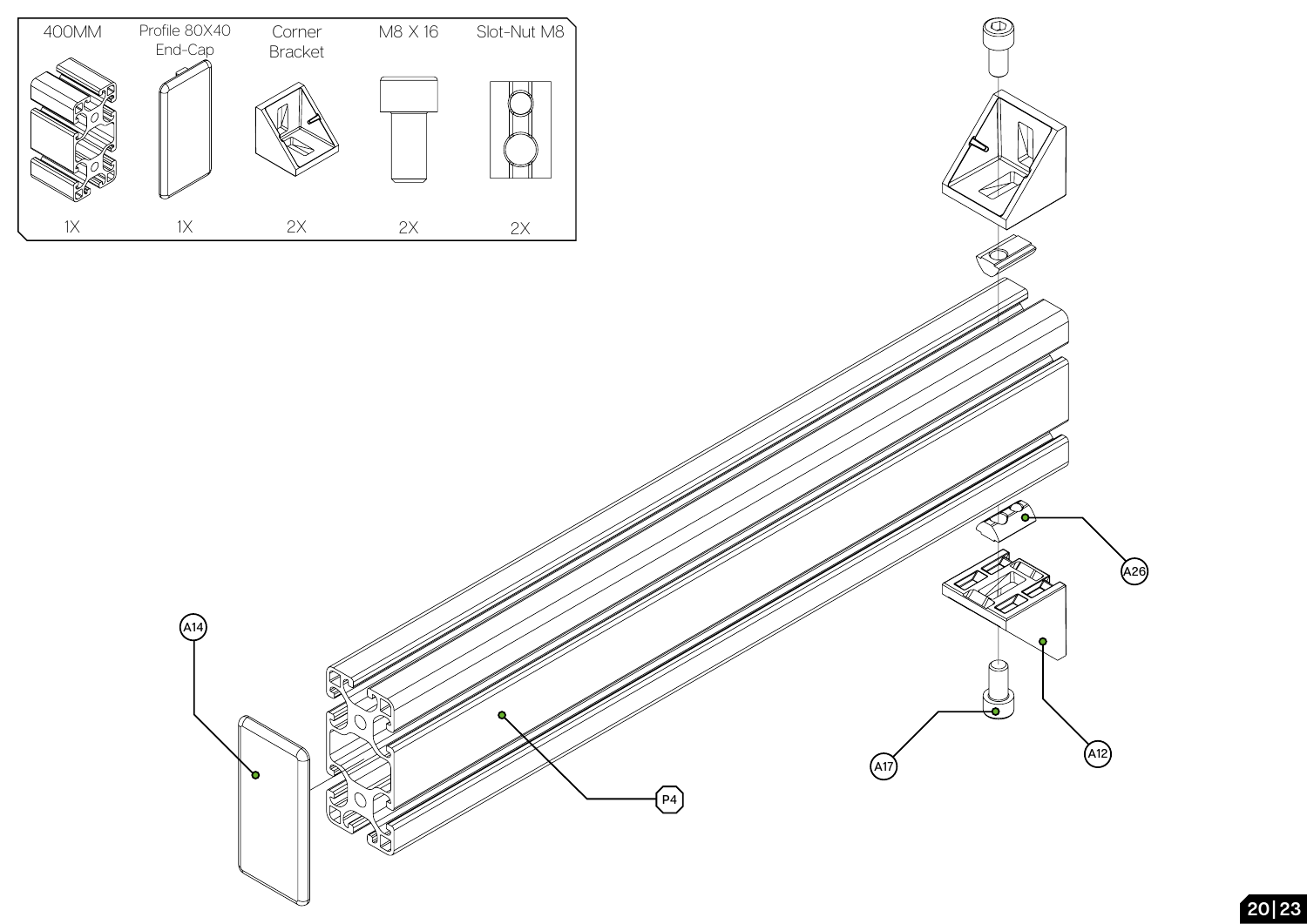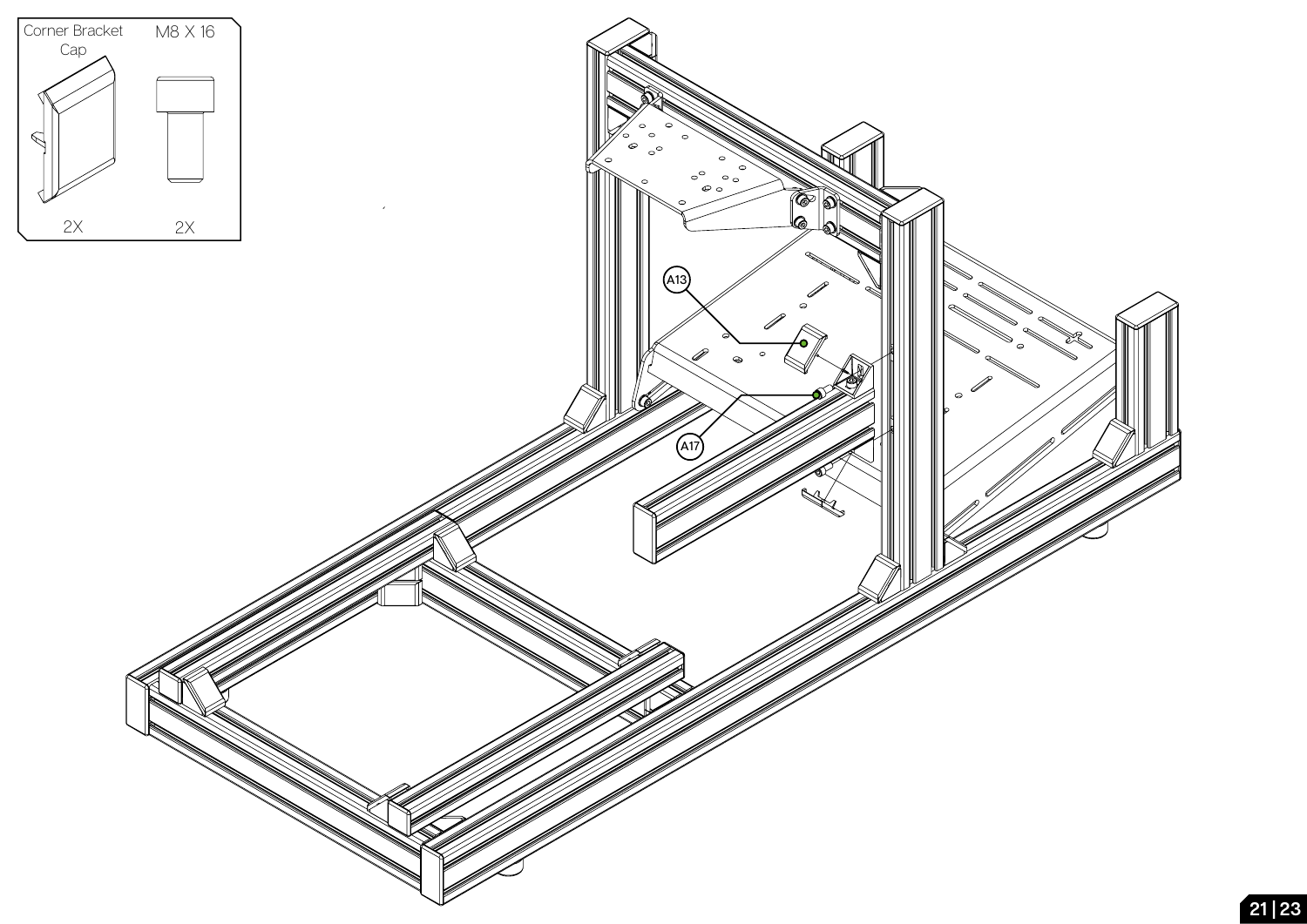| <b>PROFILE KIT</b>                                                                                                                                          |                              |                |             |
|-------------------------------------------------------------------------------------------------------------------------------------------------------------|------------------------------|----------------|-------------|
| #                                                                                                                                                           | Part                         | <b>QTY</b>     | <b>Note</b> |
| P1                                                                                                                                                          | 80X40 Length=1350mm          | $\overline{c}$ |             |
| P <sub>2</sub>                                                                                                                                              | 80X40 Length=580mm           | 2              |             |
| P <sub>3</sub>                                                                                                                                              | 80X40 Length=500mm           | 3              |             |
| P <sub>4</sub>                                                                                                                                              | 80X40 Length=400mm           | 1              |             |
| P <sub>5</sub>                                                                                                                                              | 80X40 Length=200mm           | $\mathbf{2}$   |             |
| P <sub>6</sub>                                                                                                                                              | 40X40 Length=500mm           | $\overline{c}$ |             |
| <b>HARDWARE KIT</b>                                                                                                                                         |                              |                |             |
| A7                                                                                                                                                          | Pedal deck                   | 1              |             |
| A <sub>8</sub>                                                                                                                                              | Wheel deck plate             | $\mathbf{1}$   |             |
| A <sub>9</sub>                                                                                                                                              | Wheel deck pivot plate LEFT  | $\mathbf{1}$   |             |
| A10                                                                                                                                                         | Wheel deck pivot plate RIGHT | 1              |             |
| A11                                                                                                                                                         | <b>Rubber Feet</b>           | $\overline{4}$ |             |
| A12                                                                                                                                                         | Corner bracket 40x40         | 28             |             |
| A13                                                                                                                                                         | Corner bracket 40x40 cap     | 28             |             |
| A14                                                                                                                                                         | Profile 80x40 end-cap        | $\mathsf g$    |             |
| A15                                                                                                                                                         | Profile 40x40 end-cap        | 4              |             |
| A16                                                                                                                                                         | Bolt M8 X 20 DIN 912         | 8              | Bag HW 20.D |
| A17                                                                                                                                                         | Bolt M8 X 16 DIN 912         | 72             | Bag HW 20.C |
| A18                                                                                                                                                         | Bolt M8 X 12 DIN 912         | 4              | Bag HW 20.D |
| A19                                                                                                                                                         | Bolt M6 X 20 DIN 912         | 20             | Bag HW 20.D |
| A20                                                                                                                                                         | Bolt M6 X 16 DIN 912         | 10             | Bag HW 20.D |
| A21                                                                                                                                                         | Bolt M5 X 25 DIN 912         | 12             | Bag HW 20.D |
| A22                                                                                                                                                         | Washer M8 DIN 125-A          | 12             | Bag HW 20.D |
| A23                                                                                                                                                         | Lock-Nut M8 DIN 985          | 8              | Bag HW 20.D |
| A24                                                                                                                                                         | Lock-Nut M6 DIN 985          | 12             | Bag HW 20.D |
| A25                                                                                                                                                         | Lock-Nut M5 DIN 985          | 12             | Bag HW 20.D |
| A26                                                                                                                                                         | Slot-Nut M8                  | 75             | Bag HW 20.B |
| A27                                                                                                                                                         | Slot-Nut M6                  | 12             | Bag HW 20.A |
| Disclaimer: for some entries on this list, we supply more than required as spare<br>materials. Don't worry if you have some leftovers, this is intentional. |                              |                |             |